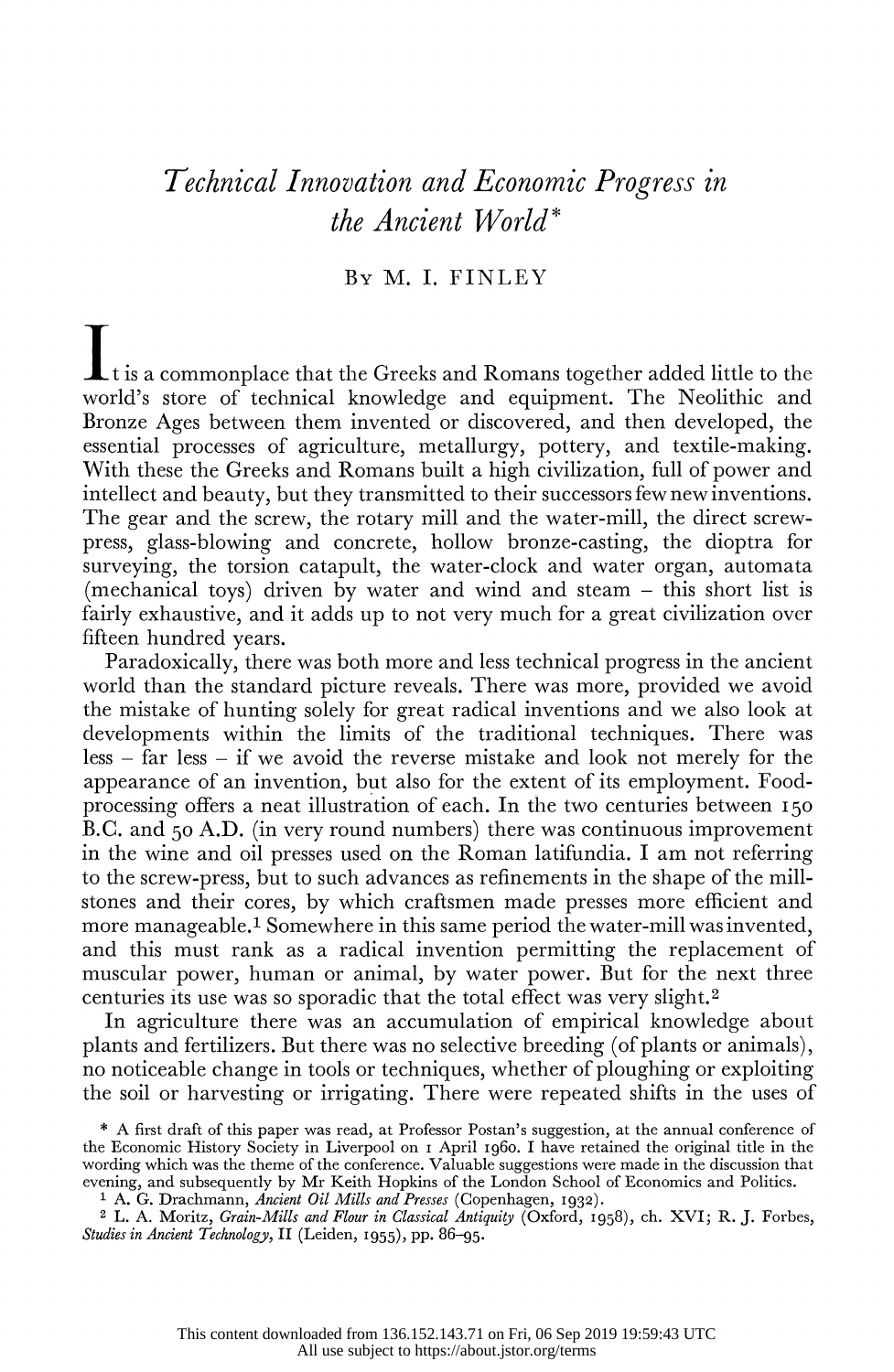land, of course, but these were responses to political conditions or to changing consumer fashions (notably the insistence that status was commensurate with the whiteness of one's bread) or to rudimentary economic pressures. Neither increased productivity nor economic rationalism (in Max Weber's sense) was ever achieved in any significant measure, so far as we can tell. Someone in Gaul invented a rude ox-powered mechanical reaper which was used on the latifundia in the northern districts of that province, but it neither inspired landlords elsewhere in the Empire to imitation nor inspired anyone to seek labour-saving devices in other branches of agriculture.<sup>1</sup> By contrast, an English translation of the fourth-century Latin writer Palladius, who gave a brief description of the Gallic device, was the direct stimulus for the invention of 'Ridley's stripper', which had a useful and profitable career in Australia for forty or fifty years (at least to  $1885$ ).<sup>2</sup>

 In mining, room for invention is in a sense very constricted. The few tools needed were already developed long before the Greeks, and little improvement was possible until the invention of explosives. Where there was much to be done, however, was in the areas of prospecting, engineering, and refining, and the ancient world reached its maximum achievement very early, in the Athenian silver mines of the fifth and fourth centuries B.C. The tunneling, ventilating, and lighting in those mines, the washing, crushing, and smelting in the near-by mills and furnaces, and the utilisation of by-products were all as competent and efficient as anything to be found in the next thousand years, and better than most.3 The geology of the Laurium district saved the Athenians from the most serious challenge, that of drainage. Others were less fortunate, notably in the western and northern provinces of the Roman Empire, and once again there was a failure of effective invention. 'The cost and inefficiency of ancient drainage machinery made it difficult to mine below the ground-water line'.4 Apart from the so-called Archemedian screw, for which there is only scattered evidence, reliance was placed either on hand bailing or on a water wheel operated by a foot-treadle. So technically simple a device as the chain pump with animal power is unattested.

 The sheer craftsmanship of the work in the Athenian mines requires comment because it introduces a necessary distinction into the discussion. There was a precision, a perfection of measurement, and hence an aesthetic quality, about the gallery walls and the steps - to give but two examples - which were never duplicated in antiquity. For parallels one must turn not to other mines, but to the contemporary temples and public buildings of Athens. The quality is psychological, so to speak, not technological. The artisans of fifth- and fourth century Athens, whether free or slave, had a tradition of craftsmanship which imposed itself even in the most 'unlikely' places, such as the galleries of the

<sup>&</sup>lt;sup>1</sup> M. Renard, *Technique et agriculture en pays trévère et rémois* (Brussels, 1959); J. Kolendo, 'La moissoneuse antique en Gaule romaine', Annales, XV (1960), 1099-1114.

<sup>&</sup>lt;sup>2</sup> E. A. Thompson, *A Roman Reformer and Inventor* (Oxford, 1952), pp. 80-1.

<sup>&</sup>lt;sup>3</sup> E. Ardaillon, Les mines du Laurion dans l'antiquité (Paris, 1897), remains basic; cf. S. Lauffer, Die Bergwerkssklaven von Laureion, I (Akad. d. Wiss. u. d. Literatur, Mainz, Abhandlungen d. Geistes- u. Sozial wiss. Klasse, 1955, no. I 2), pp. II 25-46.

 $4\,$  O. Davies, Roman Mines in Europe (Oxford, 1935), p. 24.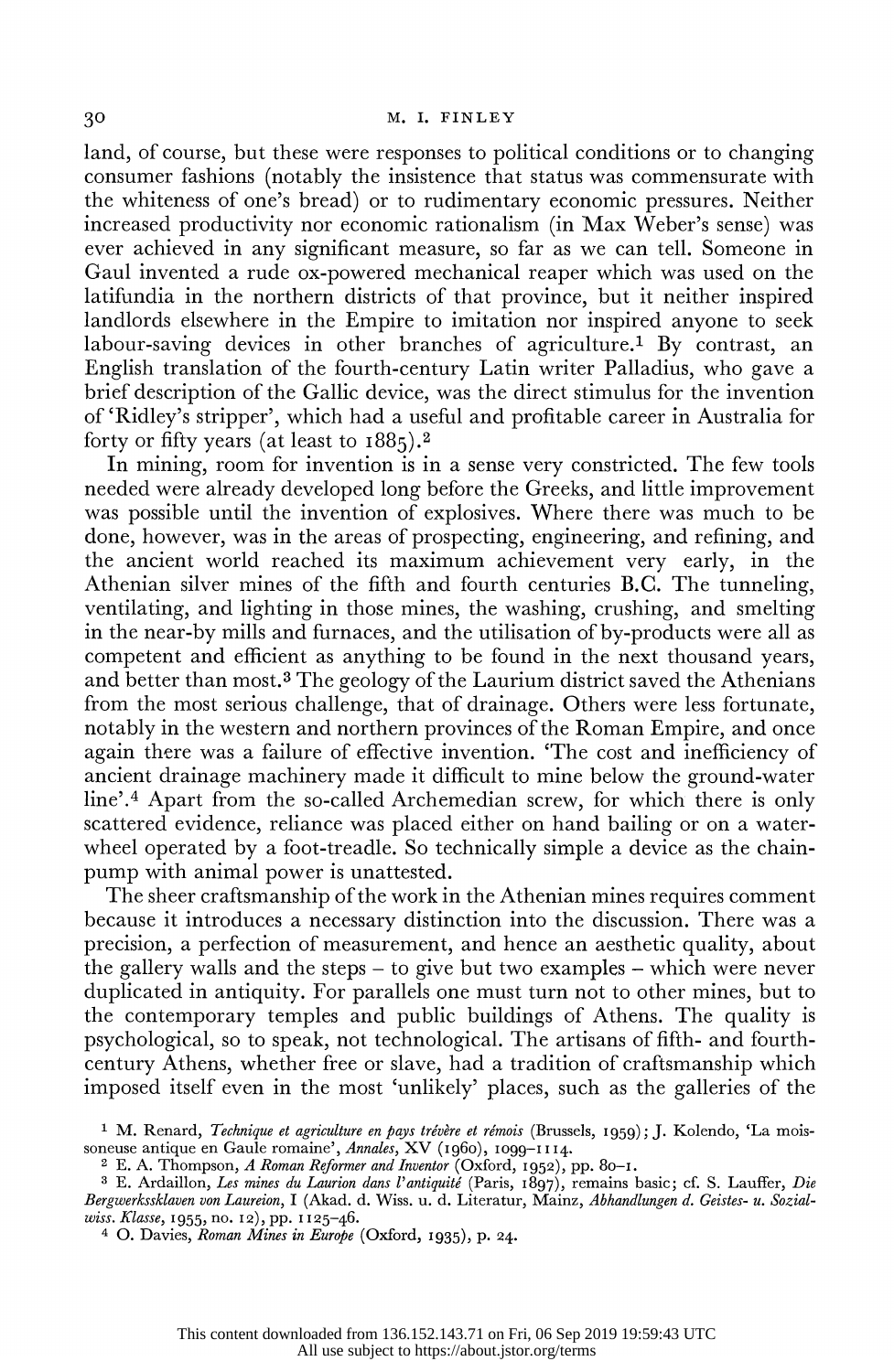silver mines. But this factor must not be confused with technical progress. Nor must increasing mastery of materials, an inevitable corollary of pride and virtuosity. I do not underestimate the significance of these qualities, or of the quality of the products which they created. Within fairly broad limits, however, limits which the pre-Greek civilizations of the eastern Mediterranean had already reached, such considerations of quality are irrelevant in an analysis of technological and economic growth. The unmatched beauty of Greek coins, after all, contributed nothing to their function as money (except to modern collectors, of course, which transfers the question to an altogether different realm of discourse).

 Painted pottery is the best instance, one which takes on special significance from the fact that it is the only ancient industry whose history we can write (or will some day be able to write). The potter's wheel is a very ancient in vention, and the Aegean world of the Bronze Age already knew all about the properties of clays, how to fashion a variety of pleasing shapes, how to colour and fire and produce a sheen. The heights to which the Greeks then carried this art is evident in museums all over the world. Yet these advances were all accomplished without any technical innovation, by greater mastery of the already known processes and materials, and, above all, by greater artistry. Then, in the course of the fourth century B.C., the taste for fine painted pottery disappeared, almost abruptly, and at once there was a sharp decline in quality. But people continued to need pots, and rich Greeks and Romans continued to demand better pots with some sort of decoration. Moulded decorations replaced painting and therefore a new technique was introduced in the industry, the only one in its history throughout classical antiquity. That is to say, the long familiar technique of casting in a mould was adapted from metal to clay in order to produce commodities in the new style. Experts seem to be agreed that neither the speed nor the cost of production was significantly changed as a result. A new fashion was met by the transfer of an old technique. Fourth century Greeks were not Neanderthal men and we need not hail this particular step as a brilliant accomplishment.

 There is admittedly a danger, in pursuing this line of argument, of falling into the trap of assuming that certain values are always and necessarily para mount. The idea that efficiency, increased productivity, economic rationalism and growth are good *per se* is very recent in human thinking (although it seems to take hold in a most remarkable way once it gets an effective start). We might consider the Pont du Gard a fantastically expensive way of bringing fresh water to a not very important provincial town in southern Gaul; the Romans in Gaul ranked fresh water and the demonstration of power higher on the value-scale than costs. That was a rational view, too, though not economic rationalism.

 Granted that, the ancient world still presents us with a big question, one that is forced on us by at least two facts. The first is that the ancient world was very unambiguous about wealth. Wealth was a good thing, a necessary condition for the good life, and that was all there was to it. There was no nonsense about wealth as a trust, no subconscious guilt feelings, no death-bed restitutions of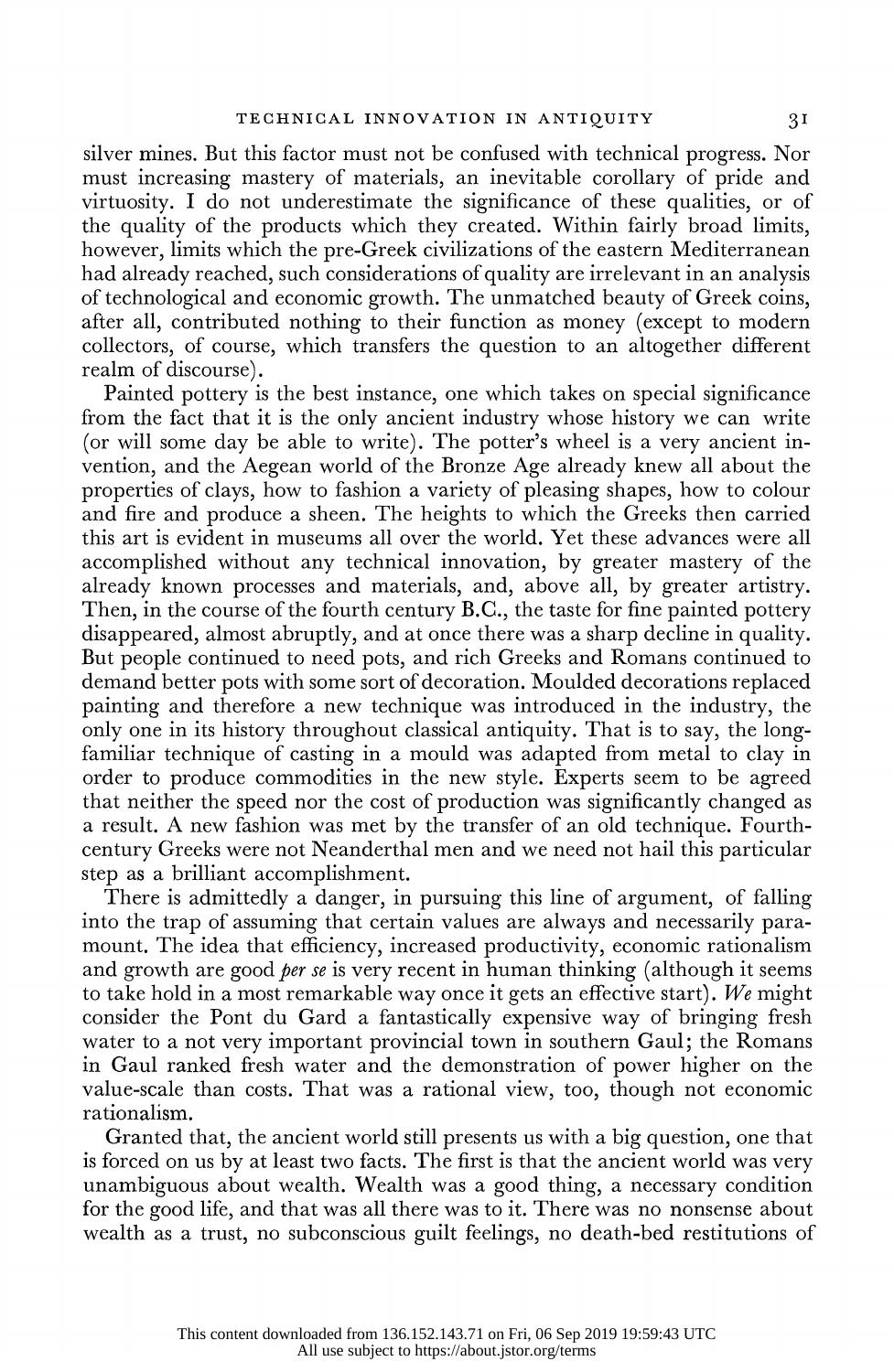usury. The other fact, which I have already mentioned, is that, intellectually (or scientifically) speaking, there was a basis for more technical advance - in production - than was actually made. Why did productivity then not advance markedly, if the interest, the knowledge, and the necessary intellectual energy would seem to have been present? The question cannot be dismissed simply by pointing to alternative values, not, at least, when one of those was a very powerful desire for wealth and for large-scale consumption.

 But first do we in fact know that productivity did not advance? Do we know anything about productivity at all? In a sense which can be expressed quanti tatively, the answer must be that we do not. The chronic handicap of the ancient economic historian is lack of figures. Even reasonably reliable population statistics are so rare that the basic question of population growth or decline in a given area within a particular period of time can really never be answered with any assurance. But there are some population figures; there are none for production. Ancient writers never considered the matter and archaeology cannot be expected to fill this particular gap adequately. We are therefore driven to oblique approaches, to indicators rather than indexes, to arguments from attitude and inference and silence, all admittedly tricky and even suspect methods. Yet in the end I am satisfied that I have got the question right.

 It will be convenient to start with the intellectual side. And again I begin with a commonplace; the ancient world was characterized by a clear, almost total, divorce between science and practice. The aim of ancient science, it has been said, was to know, not to do; to understand nature, not to tame her. The proposition is true, even if it is commonplace, and attempts to challenge it, which seem to be rather fashionable at the moment, are in my view misguided and certain to fail. Aristotle's verdict holds. At the end of the first section of the Politics (1258b 33ff.), he wrote as follows (in Barker's translation): 'A general account has now been given of the various forms of acquisition: to consider them minutely, and in detail, might be useful for practical purposes; but to dwell long upon them would be in poor taste.... There are books on these subjects by several writers... anyone who is interested should study these subjects with the aid of these writings'.1 Aristotle was the greatest polymath of antiquity, a tireless researcher, and the founder of any number of new disci plines in science and philosophy. His curiosity was unbounded, but 'good taste', a moral category, interposed to put beyond the pale knowledge in its practical applications except when the application was ethical or political.

 Mechanics was one of the new sciences first systematized by Aristotle and his school. In a little treatise on the subject written by an unknown disciple, the principles of the lever, wheel, balance, and wedge are explained by illus trations drawn from a significantly restricted range of instruments. The full list is this: the sling, the windlass, the pulley, the dentist's forceps, the nut cracker, and the swing-beam over a well. The inference is inescapable, to me at least, that the author deliberately avoided any reference to instruments and machines used in industrial processes, and that when he could not do so

 1 The relevance for this discussion of the practical writers is examined below in a consideration of Vitruvius.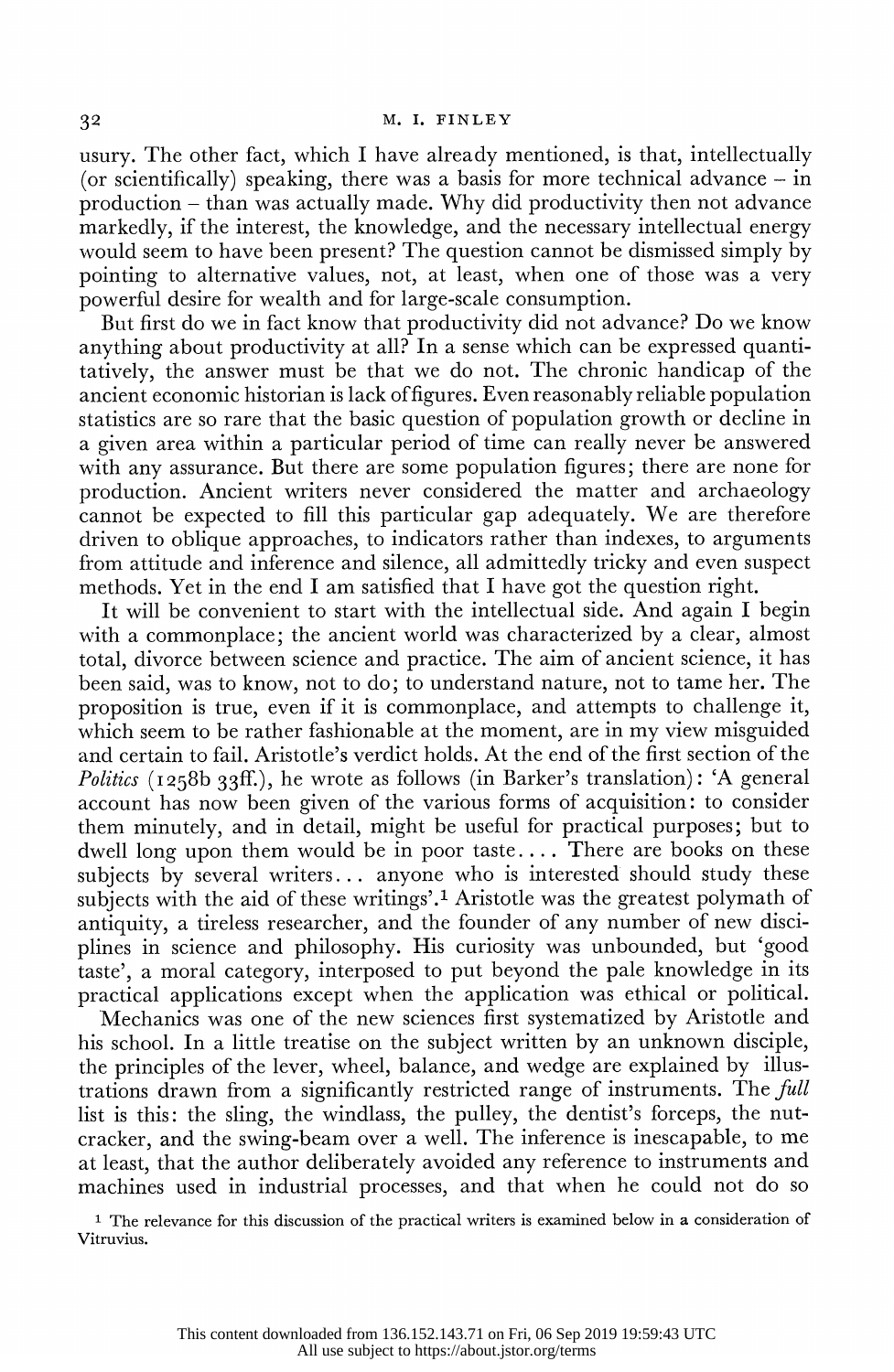altogether - in the cases of the windlass and the pulley - he made his references as abstract as possible. There is an interesting contrast here with the earlier Ionian philosophers. They were highly speculative thinkers and their concern was cosmology, a subject much more remote than mechanics. Yet they did not hesitate to draw analogies and clues from the potter's wheel, the fulling-mill, the smith's bellows, and other objects of craft and industry.<sup>1</sup> The Pythagoreans, too, for all their mysticism, carried their interest in waves and rhythmic impulses to very practical, and technically significant, consequences.2 But then a change set in, and the divorce between science and philosophy on the one hand, and the productive processes on the other, can be traced in an unbroken line to the end of antiquity.

 The century and a half after Aristotle marked the peak of ancient scientific achievement, and the man who towered over all the others was Archimedes, the greatest and most inventive scientist of the ancient world. And Archimedes was most praised for his refusal to contaminate his science. As Plutarch ex pressed it (Life of Marcellus 17.3-4), he 'had so great a spirit, so profound a soul, and such a wealth of theories which gave him a name and reputation for a sort of divine, rather than human, sagacity, that he did not wish to leave behind him any treatise on these matters, but, regarding mechanical occu pations and every art that ministers to needs as ignoble or vulgar, he directed his own ambition solely to those studies the beauty and subtlety of which are unadulterated by necessity'.

 Archimedes' practical inventions, I hasten to add, were military and were made only under the extraordinary and irresistible stimulus of the siege of his native Syracuse by the Romans. The ancients had a passion for recording inventions and inventors. This interest goes back to the era of myth-making: Prometheus is the prime example. Eventually it became highly systematized and a considerable literature grew up on the theme, brought to its climax as with so many other fields - by the Peripatetics. One can still read a fair example in the seventh book of Pliny's Natural History. 'Inventions' must be understood as broadly as possible, for the category included laws, customs, ethical beliefs, arts and crafts, as well as artifacts and processes.3 The crucial point for us is this, that whereas in the other fields the names of individuals are the rule, in the industrial arts they are very rare: usually only the places of invention are recorded, and sometimes not even those. Writing about the screw-press for grapes, Pliny  $(N.H. 18.317)$  was so precise that he dated its invention (he called it 'the Greek press') to 'within the last hundred years' and a subsequent major improvement even more narrowly, to twenty-two years back. But he knew no inventor's name, though he did know who invented the diadem, the shield, music, prose, and the game of ball. Admittedly he could not attribute so recent an invention to Cecrops or Romulus, but he frequently

<sup>&</sup>lt;sup>1</sup> B. Farrington, *Head and Hand in Ancient Greece* (1947), pp. 9–11. Aeschylus's Prometheus still shows this lack of 'quelconque réserve à l'égard du technique': J. H. P. Vernant, 'Prométhée et la fonction

technique', *Journal de psychologie, XLV* (1952), 419–29, at p. 427.<br><sup>2</sup> A. D'Arrigo, *Natura e tecnica nel mezzogiorno* (Florence, 1956), ch. XIV.

 <sup>3</sup> A. Kleingiunther, Protos heuretes. Untersuchungen zur Geschichte einer Fragestellung, Philologus, Supple mentband XXVI, Heft I (1933).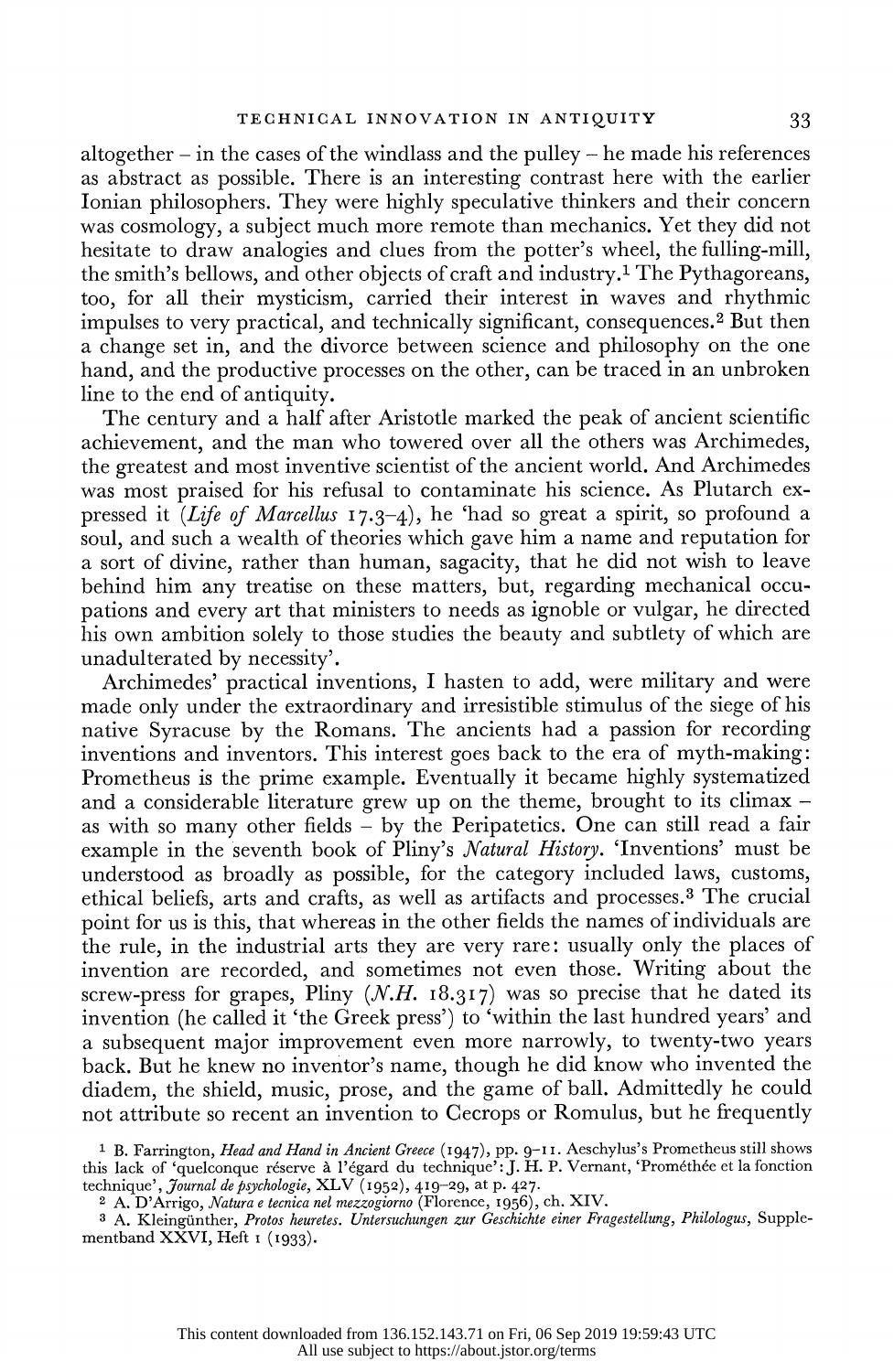cited conflicting claims and it is evident that in his wide, if most uncritical, reading he found none at all for the screw-press. Several ancient cities laid claim to be the birth-place of Homer. Several Italian cities in the seventeenth century contested with equal vehemence (and with equal baselessness) for the honour of the invention of eye-glasses.<sup>1</sup> That symbolizes the difference in attitude. In antiquity, 'only the tongue was inspired by the gods, never the hand'.<sup>2</sup> And here we have moved from the realm of pure science to that of popular taste and interest among the literate classes of society generally, and of an implicit moral judgment. It was in those circles (including men like Pliny himself) that the ownership of property rested, in other words, to whom the profits of technical improvement would have accrued in large measure, were there any. I shall have more to say about them later, but first we must look at the technicians.

 Specifically, what about the writers whom Aristotle dismissed, but from whom, he conceded, one could learn all about the practical arts? He had agronomists in mind, but, rather than deal with them, I prefer to go on at once to the most critical and most advanced of all the fields and to consider Vitruvius. He was both an expert practitioner and a man of extensive and intelligent reading. In his  $De$  Architectura, written probably in the reign of Augustus and designed as a complete text-book of the subject, Vitruvius drew on his own experience and on the far from negligible body of Hellenistic writing, and he explained scientific principles as well as the best practices. In this work we have the highest example available from antiquity of the know ledge and thinking of a man who was a do-er, not just a know-er, a man, furthermore, who was a first-class engineer as well as an architect. In sequence he dealt with the following topics: architecture in general and the qualifi cations of the architect, town-planning, building materials, temples, other civic buildings, domestic buildings, pavements and decorative plaster-work, water supply, geometry, mensuration, astronomy and astrology, and, finally, 'machines' and siege devices.

 Vitruvius was a discursive writer. He had a great deal to say, for example, about the ethics of his profession, especially in the lengthy prefaces to each of the ten books. The last one, which deals with machines, is introduced by a sermon on the carelessness of architects, a trait which could easily be remedied by universal adoption of a law of Ephesus holding the architect personally responsible for all costs exceeding twenty-five per cent above his original estimate. It is all the more significant, therefore, that in the whole work  $\overline{I}$  can find only one passage which considers the achievement of greater economy of effort or greater productivity. Vitruvius recommends  $(5.10.1)$ , that in public baths the hot-water room for men be placed next to the one for women, so that they can be fed from a single heat source. It will be conceded that this is not a very impressive instance. By contrast, the description of the water-mill for corn-grinding is astonishingly brief, just one short paragraph (IO.5.2), and it is absolutely bare of comment, so much so that only the reader who is so

<sup>1</sup> E. Rosen, 'The Invention of Eyeglasses', *Journal of the History of Medicine*, XI (1956), 13-46, 183-218.

<sup>2</sup> E. Zilsel, Die Entstehung des Geniebegriffes (Tübingen, 1926), p. 22.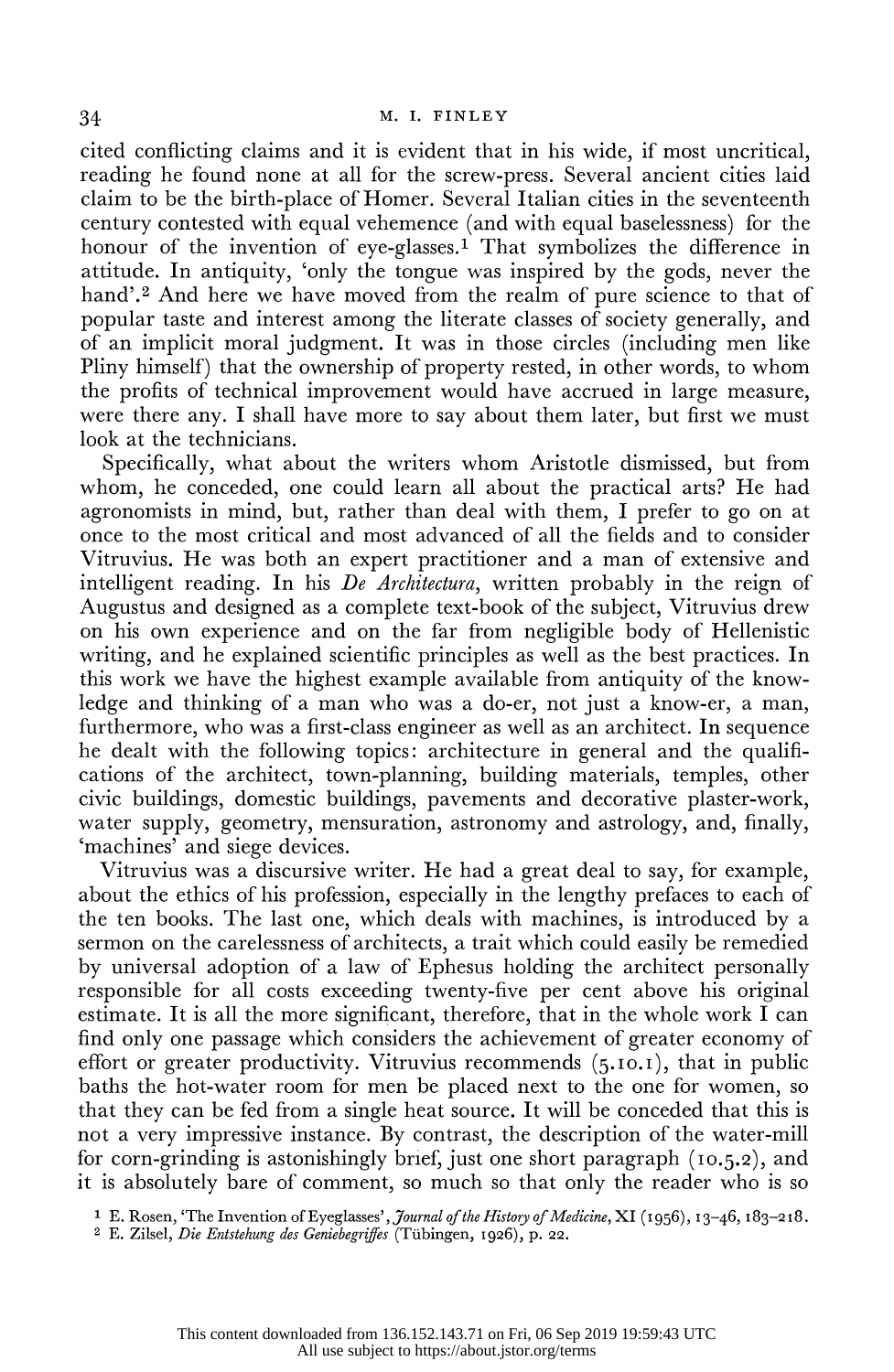minded will appreciate the implications for effort and productivity. Vitruvius gives no hint in that direction. All in all, it is correct to say that for Vitruvius the sole aim of technical advance (apart from aesthetic considerations) is the achievement of operations which are otherwise impossible, or possible only by excessive effort. Since, he writes, stage-curtains and other theatrical devices cannot be operated without machines, I thought it desirable to complete my book with a treatise on machines. He defines a machine  $(10.1.1)$  as 'a con tinuous material system having special fitness for the moving of weights', and discusses under that heading such a miscellany as the scaling-ladder, the multiple-pulley and windlass, the wagon and the bellows alongside the water mill and the catapult.

 Scattered in the prefaces there are several stories drawn from the history of inventions. Invariably the circumstance, and therefore the explanation, is either accidental (as in the discovery of the marble quarries at Ephesus when two fighting rams chipped a bit of the hillside) or frivolous (as in Archimedes' discovery of the principle of specific gravity in response to a request for a way in which to unmask a dishonest silversmith). Neither for the past nor for the present nor for the future did Vitruvius conceive of technology as something which could be advanced by sustained, systematic effort. His outlook was altogether utilitarian. Quite the reverse of Aristotle, he discussed only practical matters and referred the reader who wished to bother with 'things which are not for use but for the purposes of our delight' (Ctesibius's automata) to the available literature  $(10.7.5)$ . Yet on the matter which concerns us, Vitruvius and Aristotle were of one mind. In essence so were all the other writers on such subjects, and it is this unanimity which justifies the argument from silence.

 I have considered attitudes at such length not only because of the necessity to hunt for clues there, but also because attitudes are the key to the blockage. Obviously there were material limits or hindrances to technical advance as well. Ctesibius tried to make a torsion catapult with metal springs and he also produced a compressed-air catapult, but he had to give them up as a bad job.1 Inadequate metallurgical knowledge and lack of precision tools rendered these inventions ineffective. It may be, to take another case, that the delay in the utilization of the screw-press can be explained by its inefficiency until a proper screw-cutter was invented. But what material conditions prevented men who could make very complicated weather-vanes from getting the idea of the wind-mill? Or from linking the lever and the wheel to make a wheel-barrow?

 Above all, what about the water-mill? Potentially it was a technical revo lution in itself: 'it was able', writes Forbes, 'to produce an amount of concen trated energy beyond any other power resource of Antiquity'.2 Its use was in the one process, corn-grinding, in which there had been a reasonably con' tinuous history of technical advance, a process of immense importance to society, one in which the Roman state, in particular, was immediately con cerned. Every 'rational' argument suggests quick and widespread adoption, yet the fact is that, though it was invented in the first century B.C., it was not

<sup>1</sup> On Ctesibius, see A. G. Drachmann, Ktesibios Philon und Heron (Copenhagen, 1948).

 $2$  Op. cit., p. 90.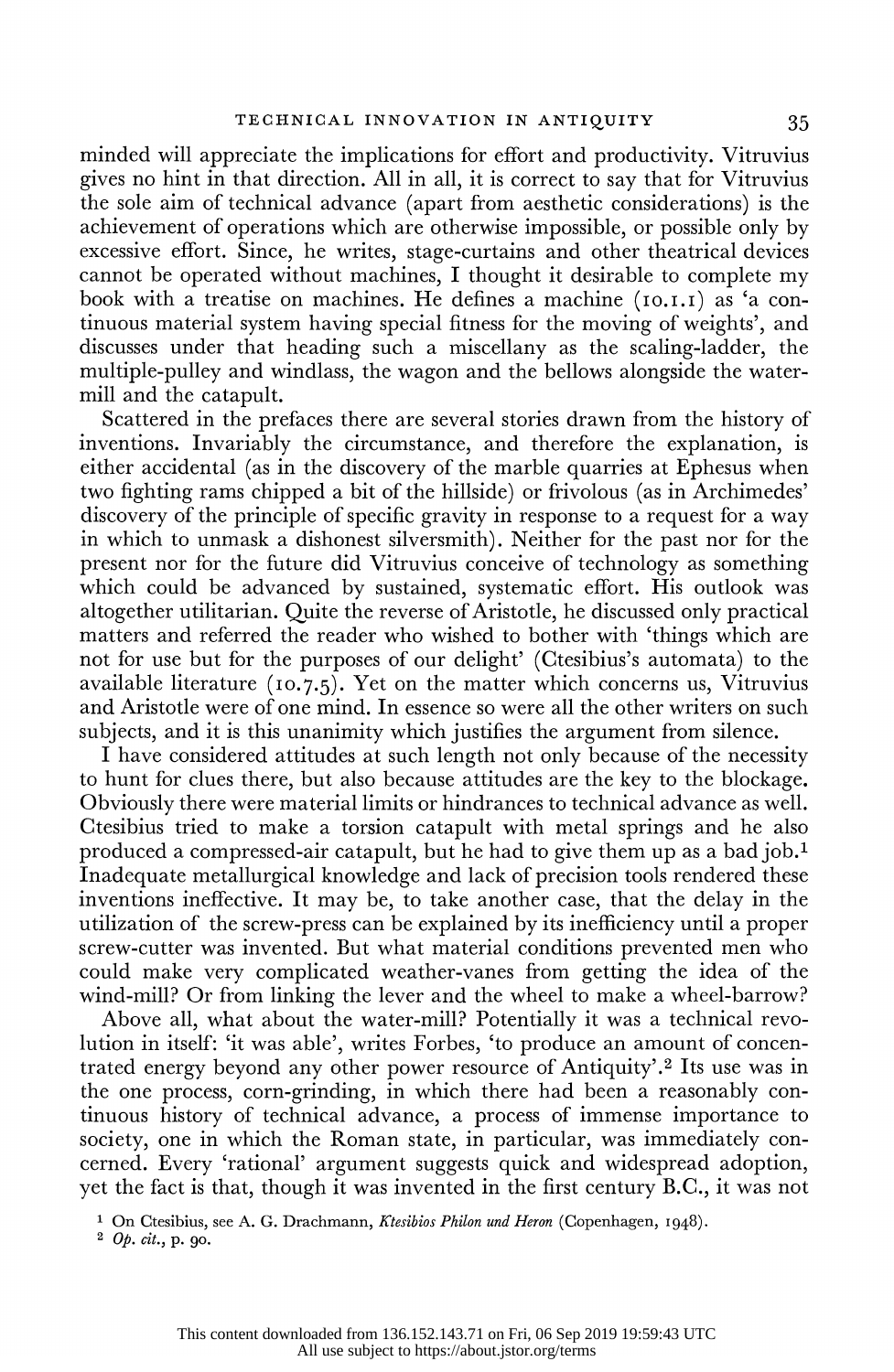until the third century A.D. that we find evidence of much use, and not until the fifth and sixth of general use. It is also a fact that we have no evidence at all of its application to other industries until the very end of the fourth century, and then no more than one solitary and possibly suspect reference (Ausonius, *Mosella*  $362-4$ ) to a marble-slicing machine near Trier.<sup>1</sup>

 A common 'defence' - I choose the word deliberately because it symbolizes a not infrequent false approach to the whole problem - is that use of the water mill was checked by the absence of swift-running streams. This is no defence at all. Among a number of counter-arguments it is enough to point out that some of the best attested mills were powered from aqueducts, of which there was no shortage in the Roman Empire. Even Athens had such a mill in the fifth century A.D., and Athens ranks near the bottom of the world's cities when it comes to running water. But the city of Rome had none, or hardly any, until the late fourth century. In the year 39 or 40, the emperor Caligula created a bread shortage in the capital when he commandeered the mill-animals to carry his Gallic booty.2 By then, beyond a doubt, water-mills were not only known but were functioning effectively. The Greek Anthology includes a short poem written about a half century before Caligula, which celebrated the new invention in these words:

Oh stay your busy hands, ye girls that grind at the mill;

Let not the cock that heralds dawn disturb your sleep.

The river-nymphs are bidden by Demeter's will

To do your work; and on the topmost wheel they leap

And turn the axle's winding spokes, upon whose coil

Concave Nisyrian's millstone's weight revolves anon.

A golden age has come again; for free from toil

We learn to taste what fruits from Mother Earth are won. <sup>3</sup>

 One cannot press a Greek poet too far, but is it altogether fanciful to suggest that unconsciously he had put his finger on the essential point? Freeing slave girls from toil (or animals, either, if one wishes to be more precise than the poet) was not a powerful enough incentive.

 It is also necessary to eliminate the argument that lack of capital was a decisive consideration. In the century following the conquest of Egypt by Alexander the Great, the Ptolemies carried through a massive transformation, all in the interest of the royal revenue. They reclaimed great quantities of land, improved and extended the complex irrigation system, brought in new crops and better species, introduced iron on a scale which Rostovtzeff said was 'almost tantamount to a revolution',<sup>4</sup> and made administrative and managerial changes. But everything they achieved - and they were prepared to expend great resources - they did by utilizing the instruments and processes of the Greek world from which they stemmed. Only the *sakiyeh* for raising water and

<sup>&</sup>lt;sup>1</sup> See Lynn White, Jr., Medieval Technology and Social Change, (paperback ed. 1964), pp. 82-3.

<sup>&</sup>lt;sup>2</sup> Suetonius, Caligula 39.1.

 $3$  Anth. Pal.  $9.418$ , translated by L. A. Moritz,  $op. cit., p. 131$ .

 $4$  The Social & Economic History of the Hellenistic World (Oxford, 1941), I, p. 363.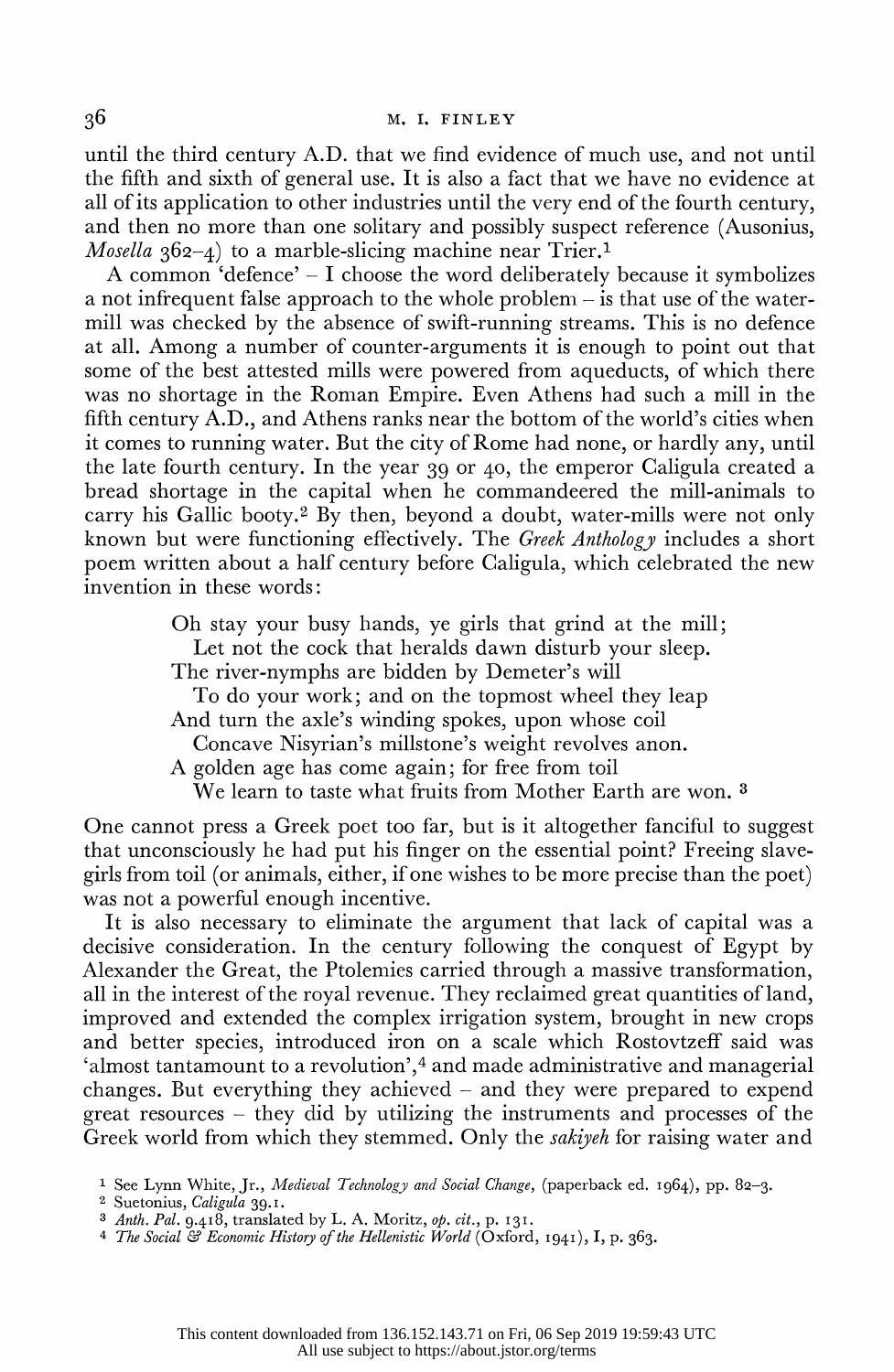the screw-pump were genuine innovations, and their use was severely restricted.

where pump were genuine innovations, and their use was severely restricted. What gives point to this picture is the fact that, simultaneously, the Ptolemies founded and supported the Alexandrian Museum, for two centuries the main rounded and supported the Alexandrian Museum, for two centuries the main western tenut or selement research and invention. There elesions, and greatest inventor of antiquity, was employed in military technology when he was not exercising his ingenuity on mechanical toys. But nothing suggests that his engineering skill was ever directed to agriculture or food-processing or manufacture. From its inception the Royal Society, despite its aristocratic patronage, was assigned problems of practical utility in a wide range of fields. But not the Alexandrian Museum. Why not? Why did neither the Ptolemies nor the Sicilian tyrants nor the Roman emperors systematically (or even not the situali tyrants not the Roman emperors systematically (or even spasmourcany) turn then engineers to the search for inglier productivity, at least in those sectors of the economy which produced the royal revenues? Whatever the answer, it was not lack of capital (or lack of authority). Funds, manpower and technical skills were made available (and wasted) in vast and ever increasing amounts for roads, public buildings, water supply, drainage and other amenities, but not for production. Of course, the effort to increase productivity might have proved unsuccessful – but it was never even attempted. I know of only one exception: it was in the royal factories of Pergamum that parchment was made practicable and mass-produced. This exception may not prove the rule, but it at least proves that we are faced with a legitimate question.

Private capital, it is true, would not have been readily available for the promotion and utilization of many of the possible technical innovations. There were enough individuals who possessed the resources, but not among the men whose interest lay in production (other than agricultural). Wherever one turns in industry and commerce, the picture is the same and always negative: one of failure to take steps to overcome the limits of individual cash resources. There were no proper credit instruments  $-$  no negotiable paper, no book clearance, ho credit payments. The desperate search of the 'modernizers' among economic historians of antiquity for something which they can hold up with pride against, say, fifteenth-century Toulouse or Lübeck, is sufficient proof. Barring some odd and dubious text here or there, the best they can produce is the giro system for corn payments in Hellenistic Egypt. There was money-lending in plenty, but it was concentrated on small usurious loans to peasants or consumers, and in large borrowings to enable men to meet the political or other conventional expenditures of the upper classes. Only the bottomry loan was in any sense productive, and it was invariably restricted in amount and usurious in rate, as much an insurance measure spreading the high risks of seaborne traffic as a proper credit instrument. Similarly in the field of business organization: there were no long-term partnerships or corporations, no brokers or agents, no guilds  $1$  – again with the occasional and unimportant exception. In short, both the organizational and the operational devices were lacking for the mobilization of private capital resources.<sup>2</sup> The one exception points up all these

<sup>&</sup>lt;sup>1</sup> It is necessary to insist on 'no guilds': neither the Greek nor the even more numerous Roman 'corporations professionnelles' performed the economic functions of guilds, often as that word may be mis-applied to them in modern writing.

<sup>&</sup>lt;sup>2</sup> I have discussed this aspect of the Greek economy in 'Land, Debt, and the Man of Property in Classical Athens', *Political Science Quarterly*, LXVIII (1953), 249–68.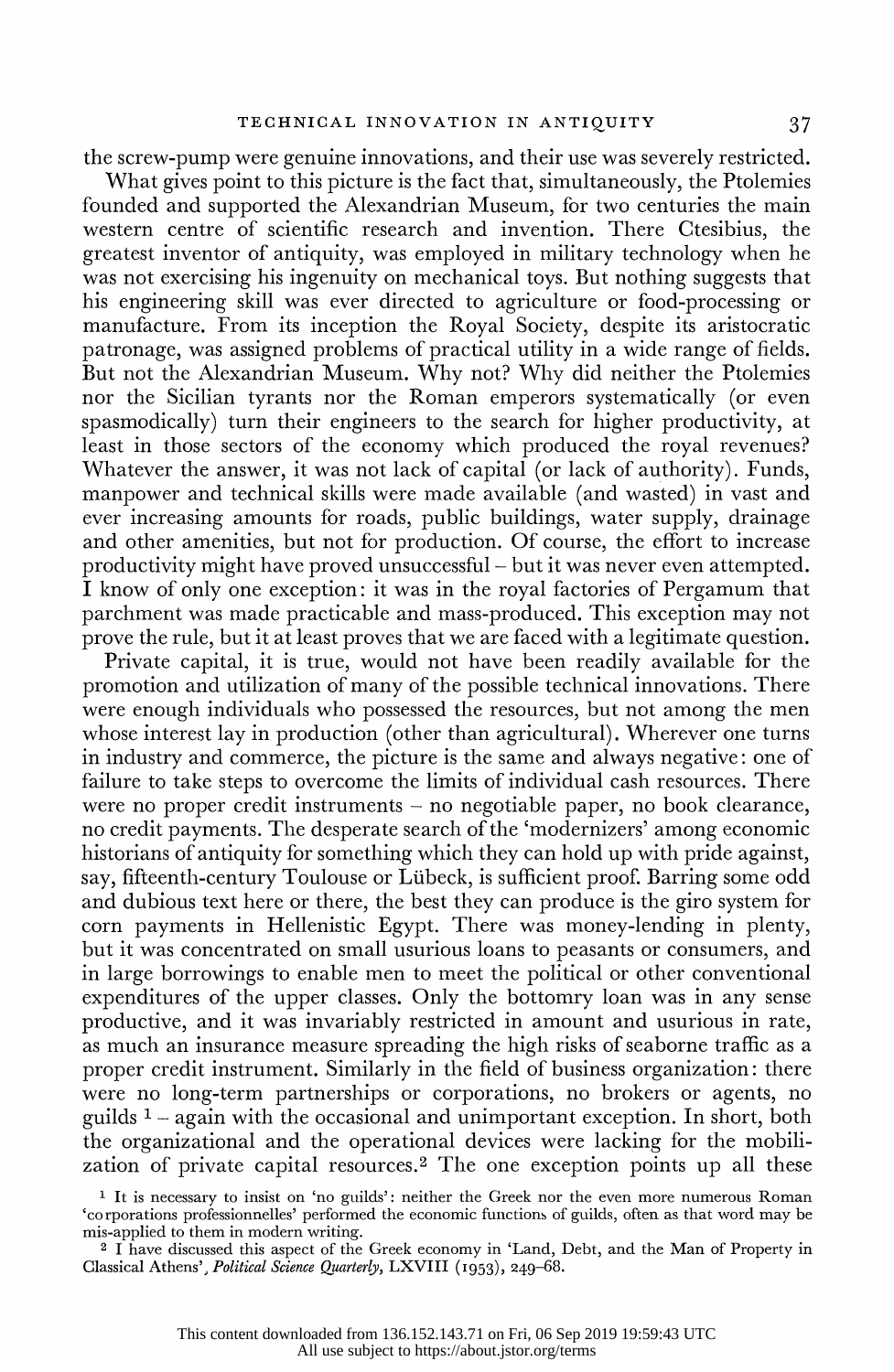negatives: the Greeks initiated and the Romans carried to a considerable pitch the associations of tax-farmers (*publicani*). Yet this simple idea was not transferred to other economic activities.

 Division of labour requires special consideration in this connection. There is a passage in Xenophon's Cyropaedia (mid-fourth century B.C.) which is quoted so repeatedly and with such solemnity by modern writers that I must give it in full. The context is the superiority of the meals provided in the Persian palace with its staff of kitchen specialists. 'That this should be the case', Xenophon explains (8.2.5), 'is not remarkable. For just as the various trades are most highly developed in large cities, in the same way the food at the palace is prepared in a far superior manner. In small towns the same man makes couches, doors, ploughs, and tables, and often he even builds houses, and still he is thankful if only he can find enough work to support himself. And it is impossible for a man of many trades to do all of them well. In large cities, however, because many make demands upon each trade, one alone is enough to support a man, and often less than one: for instance, one man makes shoes for men, another for women; there are places even where one man earns a living just by mending shoes, another by cutting them out, another just by sewing the uppers together, while there is another who performs none of these operations but assembles the parts. Of necessity he who pursues a very specialized task will do it best'.

 This is an important text, and I shall return to it. But it is no cause for excitement on the subject of division of labour. In the first place, Xenophon is clearly interested in specialization of crafts rather than in division of labour. In the second place, the virtues of both are, in his mind, improvement of quality, not increase in productivity. And in general the whole 'analysis' belongs to that corpus of rudimentary 'economic' statements strewn among ancient writings which Schumpeter put in their proper place when we wrote: 'Classical scholars as well as economists. . . are prone to fall into the error of hailing as a discovery everything that suggests later developments, and of forgetting that, in economics as elsewhere, most statements of fundamental facts acquire importance only by the superstructures they are made to bear and are commonplace in the absence of such superstructures'.1

 To be sure, it is not unthinkable that, as one scholar has argued, Xenophon's stress on quality was 'conditioned by the requirements of his comparison. The actual entrepreneur... would likely also have brought into calculation the increase in quantity'.<sup>2</sup> It is not unthinkable – but the fact is that no one has yet discovered a sentence in any Greek or Roman writer which makes such a calculation. Division of labour is not often discussed, but when it is, the interest is exclusively in craftsmanship, in quality.3 Furthermore, everything we know about ancient production argues against extensive division of labour, or even widespread specialization. It is enough, I think, to point first to the predomi-

<sup>&</sup>lt;sup>1</sup> History of Economic Analysis, ed. E. B. Schumpeter (1954), p. 53.

<sup>&</sup>lt;sup>2</sup> A. Rehm, 'Die Rolle der Technik in der griechisch-römischen Antike', Archiv f. Kulturgesch., XXVIII (1938), 135–62, at p. 153.

<sup>&</sup>lt;sup>3</sup> Cf. Augustine, De civ. dei 7.4. See J. H. P. Vernant, 'Travail et nature dans la Grèce ancienne', Journal de psychologie, LII (1955),  $18-38$ , at pp. 29-33.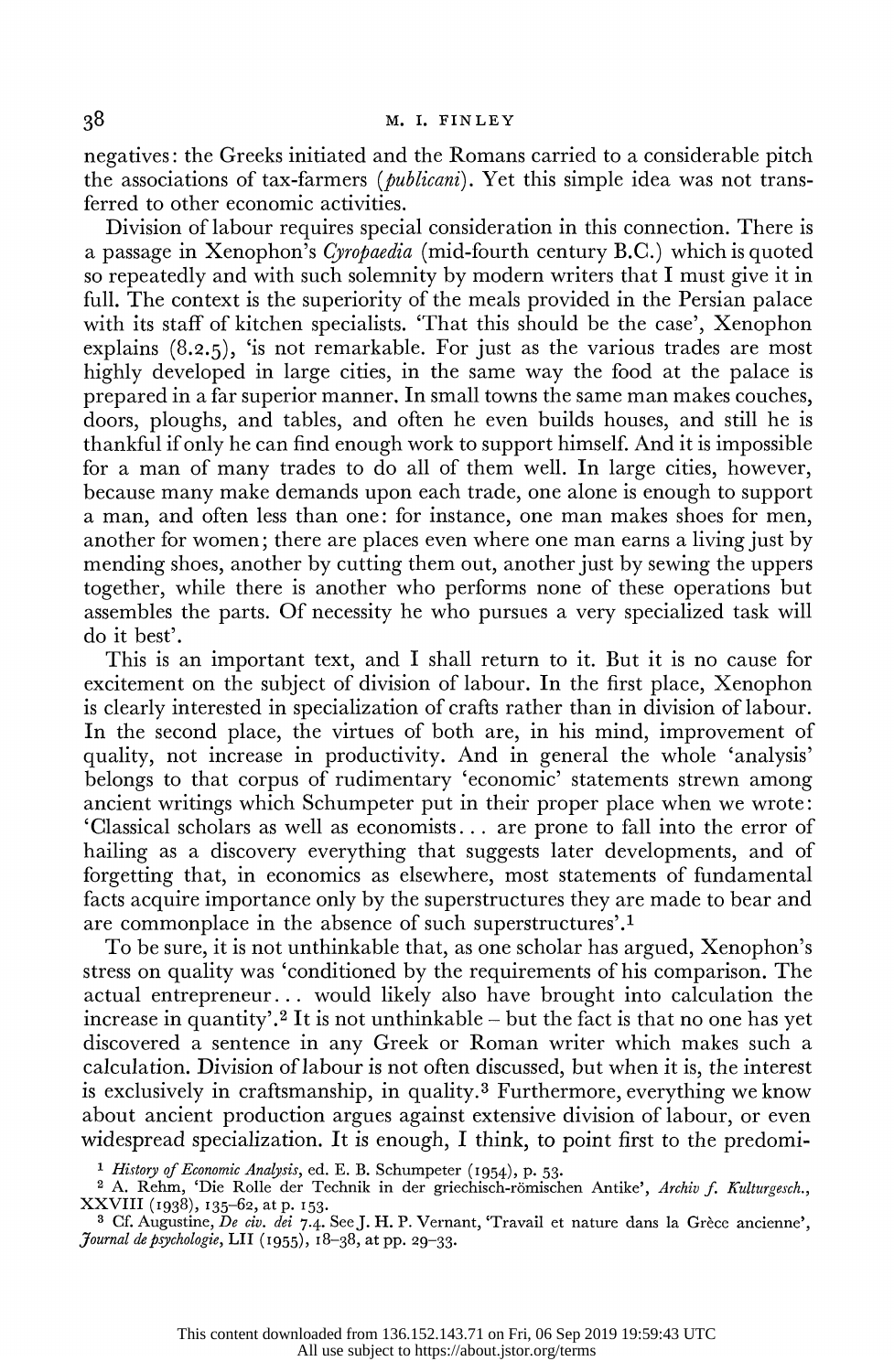nance of the *autourgos*, the man who works for and by himself, or of the smalf establishment with four, five, or six men, throughout ancient history; second to the extensive evidence of the public-works accounts recorded in inscriptions, with their incredible fragmentation of the operations, revealing the poverty o, entrepreneurial resources and the low level of specialization on the part of most workers. It is not only the opening analysis of The Wealth of Nations which is fifteen hundred or two thousand years ahead in the future, but the pin factory itself.

 Richard Baxter said, 'If God show you a way in which you may lawfully get more than in another way (without wrong to your soul or to any other), if you refuse this, and choose the less gainful way, you cross one of the ends of your Calling, and you refuse to be God's steward'. Aristotle would have been appalled at this, although he conceded (*Politics* 1256b 38 ff.) that there were men who thought wealth was boundless. Old Cato, on the other hand, would have rubbed his hands in glee, adding a cynical grin at the parenthesis, 'without wrong to your soul or to any other'. But he, too, would quickly have parted company from Baxter when he came to such a sentence as, 'God hath com manded you some way or other to labour for your daily bread'.1 That was neither the way to wealth nor its purpose. Cato's gods showed him a number of ways to get more; but they were all political and parasitical, the ways of conquest and booty and usury; labour was not one of them, not even the labour of the entrepreneur.

 Impossible as it is to lump the whole of ancient society into one generali zation, it would not be far wrong to say that from the Homeric world to Justinian great wealth was landed wealth, that new wealth came from war and politics (including such by-products as tax-farming), not from enterprise, and that whatever was available for investment found its way into the land as quickly as it could. There was never a time, so far as I know, when the large landholders of antiquity did not prosper as a class. Agrarian crisis was chronic among the little men, but even in the worst days of the third century, or the fifth, the magnates drew large rents and profits from their estates.2 In most periods they were absentee urban-dwellers, who left the management and operation of their estates either to tenants or to slaves and slave bailiffs. In either case their psychology was that of the rentier, and hence neither their material circumstances nor their attitudes were favourable to innovation. They were not so stupid or so hide-bound that they could not abandon grain production for olive and vine cultivation or pasture when circumstances pressed them, or that they could not (sometimes) tell a better landed invest ment from a poorer one. But essentially their energies went into spending their wealth, not making it, and they spent it on politics and the good life. In this respect Cato represented a minority point of view, that of the sumptuary legislation which repeatedly cropped up in antiquity - attempts to prevent the aristocracy from conspicuously wasting its resources, always a failure precisely

<sup>1</sup> Christian Directory (1678), I, pp. 378b, 111a, respectively, quoted from R. H. Tawney, Religion and the Rise of Capitalism (Penguin ed., 1947), pp. 201–2.<br><sup>2</sup> See A. H. M. Jones, *The Later Roman Empire 284–602* (Oxford, 1964), II, ch. XX.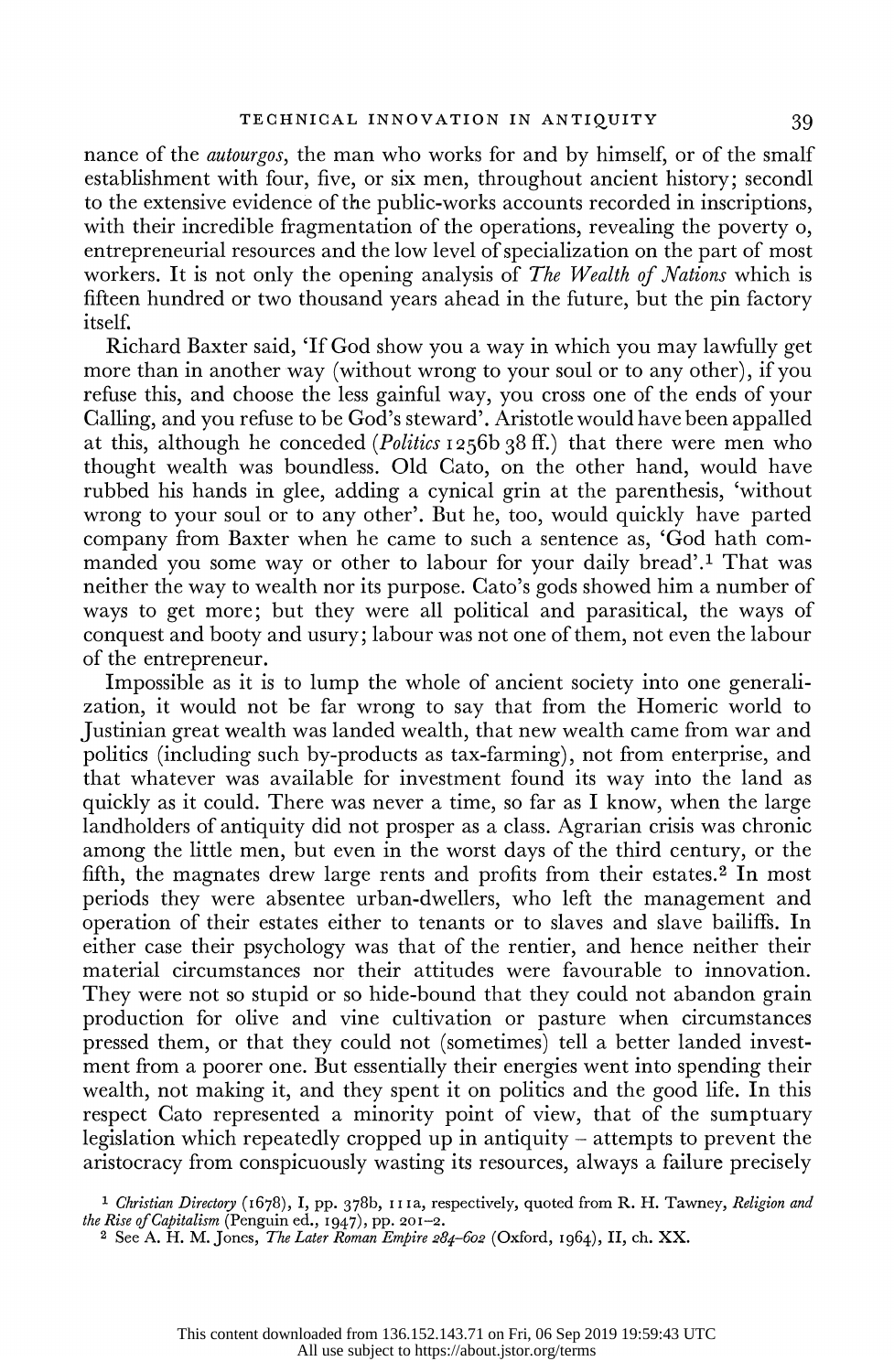## 40 M. I. FINLEY

 because, whatever the fate of any given individual, the class had a continuous income which even Petronius's Trimalchio could not outrun.

Cato hated to spend money on his farms, and his  $De$  Agricultura is filled with minute advice about that, advice which can be summarized under two headings. First, do not waste labour time or equipment; acquire exactly as much of both as you need, no more and no less, and think up ways to keep them occupied all the time. Second: sell, do not buy; produce and make on the estate whatever you can to meet its consuming needs. All this is cheese-paring; it is not economic rationalism. His advice  $-$  to quote Schumpeter again  $-$  'that the landowner should sell aging slaves before they become useless and that he should show himself as hard a taskmaster as possible when inspecting his estate is no doubt very revealing in many respects but it does not involve economic analysis'.1 In a very literal sense, Cato was unable to determine which operation was profit able, which not, and the relative advantages of one against another.<sup>2</sup> Such calculations as he offers are fundamentally unintelligible, and there is his most famous omission, his failure to consider distance from the centres of con sumption. Later writers - Varro and Columella - corrected him on this parti cular point, a matter of common sense, but they, too, if I may be permitted a very old-fashioned expression, lacked the spirit of capitalism.

The objection will be raised that I have looked in the wrong place, among the landed magnates. I accept that, though I cannot refrain from noting that the two centuries covered by Cato, Varro, and Columella were the most fertile in the invention of agricultural machinery - the Gallic reaper, the screw press, and the water-mill - and that all three manuals seem totally oblivious to what was happening in this field. I then add that there is no other place in which to look. There were, to be sure, prosperous shippers in such centres as Cadiz, Alexandria, and Ostia, who amassed considerable wealth despite their very primitive business organization. There were men with large investments in mining and industry; but when we scrutinize them more closely  $-$  men like the Athenian general Nicias or the Italians who exploited the Spanish mines following the Roman conquest of that peninsula  $-$  it turns out that more often than not they, too, were rentiers, obtaining their rents from slaves in mines and mills, rather than from slaves or tenants in the fields. And they were a very small minority, without influence on the shape or the direction of the economy. The stress is not on 'minority' - beginnings are usually small - but on the lack of influence. Even in the Roman Empire the quantitative contri bution of trade and manufacture was tiny, their social position low, their future without interest.3

There is a story, repeated by a number of Roman writers, that a man – characteristically unnamed - invented unbreakable glass and demonstrated

<sup>1</sup> *Op. cit.*, p. 70.<br>2 G. Mickwitz, 'Economic Rationalism in Graeco-Roman Agriculture', *English Historical Review,* LII (I937), 577-89.

<sup>&</sup>lt;sup>3</sup> A. H. M. Jones, 'The Economic Life of the Towns of the Roman Empire', Recueils de la Societe Jean Bodin, VII (Brussels, 1955), 161-94; cf. his Later Roman Empire, II, ch. XXI, and especially his account of how (p. 84 ) 'the state, and to a lesser extent great landlords, . . . cut a considerable sector out of the market by supplying their own needs directly'.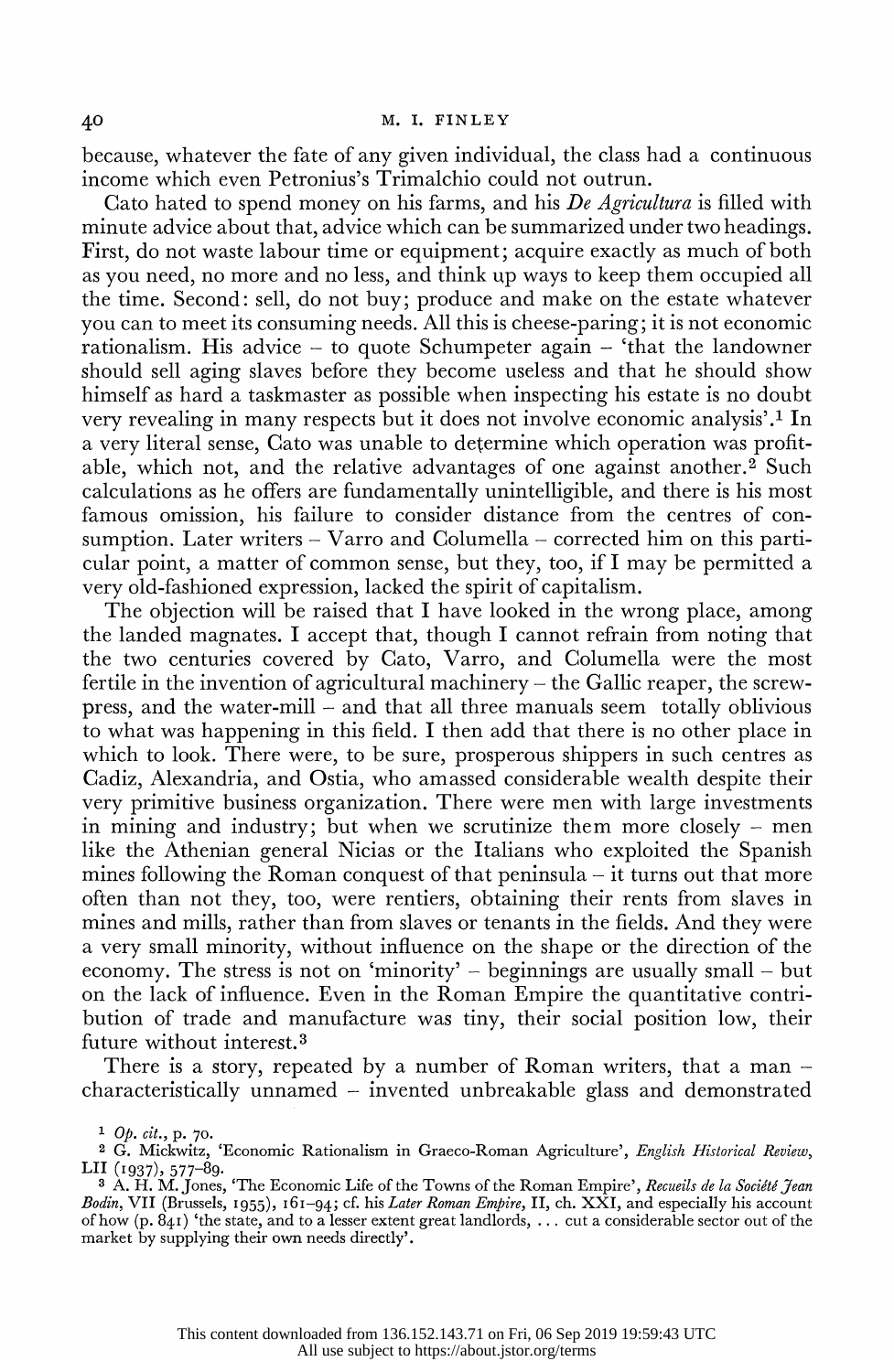it to Tiberius in anticipation of a great reward. The emperor asked the inventor whether anyone else shared his secret, and was assured that there was no one else; whereupon his head was promptly removed, lest gold be reduced to the value of mud. I have no opinion about the truth of this story, and it is only a story. But is it not interesting that neither the elder Pliny nor Petronius nor the historian Dio Cassius was troubled by the point that the inventor turned to the emperor for a reward, instead of turning to an investor for capital with which to put his invention into production?  $1$  I do not doubt that he could have found the capital, but ancient writers, when they thought about the subject at all, saw little but the threat of over-production. The extremely low level of demand and its inelasticity – that is the important theme of the passage from the Cyropaedia which I have already quoted. In small towns there is so little demand that a man must be jack-of-all-trades, and even then he can scarcely earn a livelihood. In big cities, however, there are more people, and therefore more demand. But even in big cities, Xenophon tells us elsewhere, demand will not stand up to pressure. About 350 B.C. he produced a pamphlet, the *Ways and Means* it is usually called in English, in which he proposed that the Athenian state should itself become a rentier, investing in slaves to be leased out to private individuals who held concessions in the silver mines. His scheme envisaged so large an increase in mining that every citizen would eventually draw full maintenance from the rental of the state-owned slaves. He argued carefully, meeting possible objections, including the following  $(4.4-6)$ : 'Of all the activities I know, this [silver mining] is the only one in which expansion arouses no envy.... If there are more coppersmiths, for example, copper-work becomes cheap and the coppersmiths retire. The same is true in the iron trade.... But an increase in the amount of the silver ore ... brings more people into this industry'.

Here and in the Cyropaedia passage Xenophon thinks of manufacture only for the local market; otherwise there would be no point at all to his remarks. Xenophon was fundamentally right; it is our modern writers who are wrong when they exaggerate ancient export trade, as they often do, to enormous proportions. Export - I use the term to refer to trade out of a city or region, not merely in the narrow sense of trade with foreign nations – was economically significant only in the basic foodstuffs (corn, wine, olives), in slaves, and in luxury goods. For this statement there is ample evidence. And luxuries, though they may have been lucrative to a few merchants, were small and insignificant on the production side. Neither the potters of Athens nor the linen weavers of Tarsus, to take two examples from different periods of local trades which dominated the export market for long periods, were anything more than small craftsmen, working alone or with a handful of staff. The linen weavers, complains Dio Chrysostom  $(34.21-23)$ , were respectable men, yet they were too poor to afford the 5oo-drachma fee required by Tarsus for the exercise of the rights of citizenship.

 We are too often victims of that great curse of archaeology, the indestructi bility of pots. As R. M. Cook has observed, it is only 'because pottery survives

<sup>1</sup> The references are Pliny, N.H. 36.195; Petronius, Satyricon 51; Dio Cassius 57.21.7.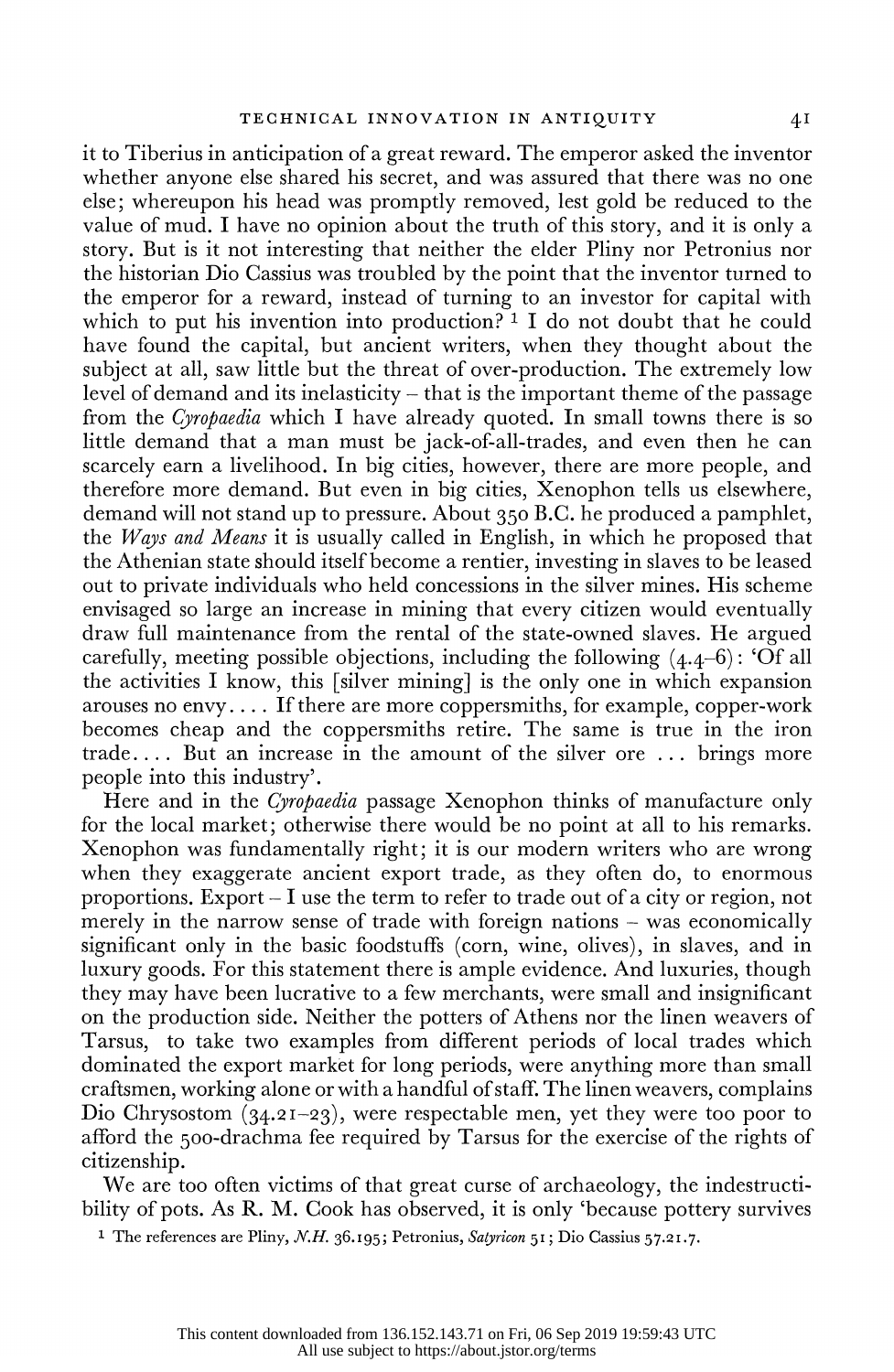that its industrial importance has appeared great'. In the fifth century B.C. Athens supplied much of the fine pottery for the whole Greek world and for the Etruscans, and the total production at any one time was the work of about I25 painters working with a still smaller number of shapers and assistants. Further more, the evidence is that 'a regular connection between a potter and a merchant or market was unusual'.1 In the following century this trade died because demand disappeared, but the Athenian economy was not visibly affected, nor was its prosperity any more than Corinth's had been in the earlier age when Athens replaced it in the world market. A few craftsmen were dis placed, quality dropped sharply - that is all.

 The first century of the Roman Empire offers another kind of example. The fine pottery of this period was the *terra sigillata*, rather simple, well-made red ware, with moulded decorations if any. It is often called Arretine ware because at the beginning of the period the north Italian town of Arezzo monopolized production. But not for long: the Augustan peace and the consequent expansion of population and urbanization in the western provinces saw the diffusion of the manufacture of terra sigillata to various centres in Gaul and along the Rhine. Arezzo was knocked out of the market and quality declined. Out of this and one or two similar developments, in the manufacture of terra cotta lamps, for example, Rostovtzeff and others following him have constructed a great theory about economic decentralization, the ruin of the bourgeoisie, the end of emergent capitalism, and the seeds of the decline of the Roman Empire.<sup>2</sup> I mean no offence, but this theory is an anachronistic burlesque of the affluent society. All that had happened was that a few minor trades over-reached the market, some hundreds of craftsmen in the western Empire in a few cities were displaced by some hundreds in a few other cities, and nothing else. They were no bourgeoisie to begin with, and imperial society was both oblivious to, and unharmed by, the displacements. Not that all this is insignificant as an indi cator. It reveals, first, that the minimum technology and small amounts of capital required, the wide diffusion of craft skills, and the excessive costs of transport by land, all combined to promote diffusion of manufacture when population spread away from the Mediterranean coasts; and second, that production for the domestic market and inelasticity of demand were as pre dominant as Xenophon believed. On the larger issue David Hume saw the picture exactly, when he wrote: 'I do not remember a passage in any ancient author, where the growth of a city is ascribed to the establishment of a manu facture. The commerce, which is said to flourish, is chiefly the exchange of those commodities, for which different soils and climates were suited'.3

 And now I have another story, about another Roman emperor and another unnamed inventor. This man came to Vespasian with a device for transporting

<sup>&</sup>lt;sup>1</sup> R. M. Cook, *Greek Painted Pottery* (1960), pp. 275, 273, respectively; cf. his 'Die Bedeutung der bemahlten Keramik für den griechischen Handel', *Jahrbuch d. deutschen archäologischen Instituts*, LXXIV

<sup>(1959), 114–23.&</sup>lt;br><sup>2</sup> M. Rostovtzeff, *The Social and Economic History of the Roman Empire*, 2nd ed. rev. by P. M. Fraser (Oxford, 1957), 1, pp. 172–91; cf. F. W. Walbank, The Decline of the Roman Empire in the West (1946),

pp. 28–33.<br><sup>3</sup> 'Of the Populousness of Ancient Nations', *Essays* (World's Classics ed. 1903), p. 415.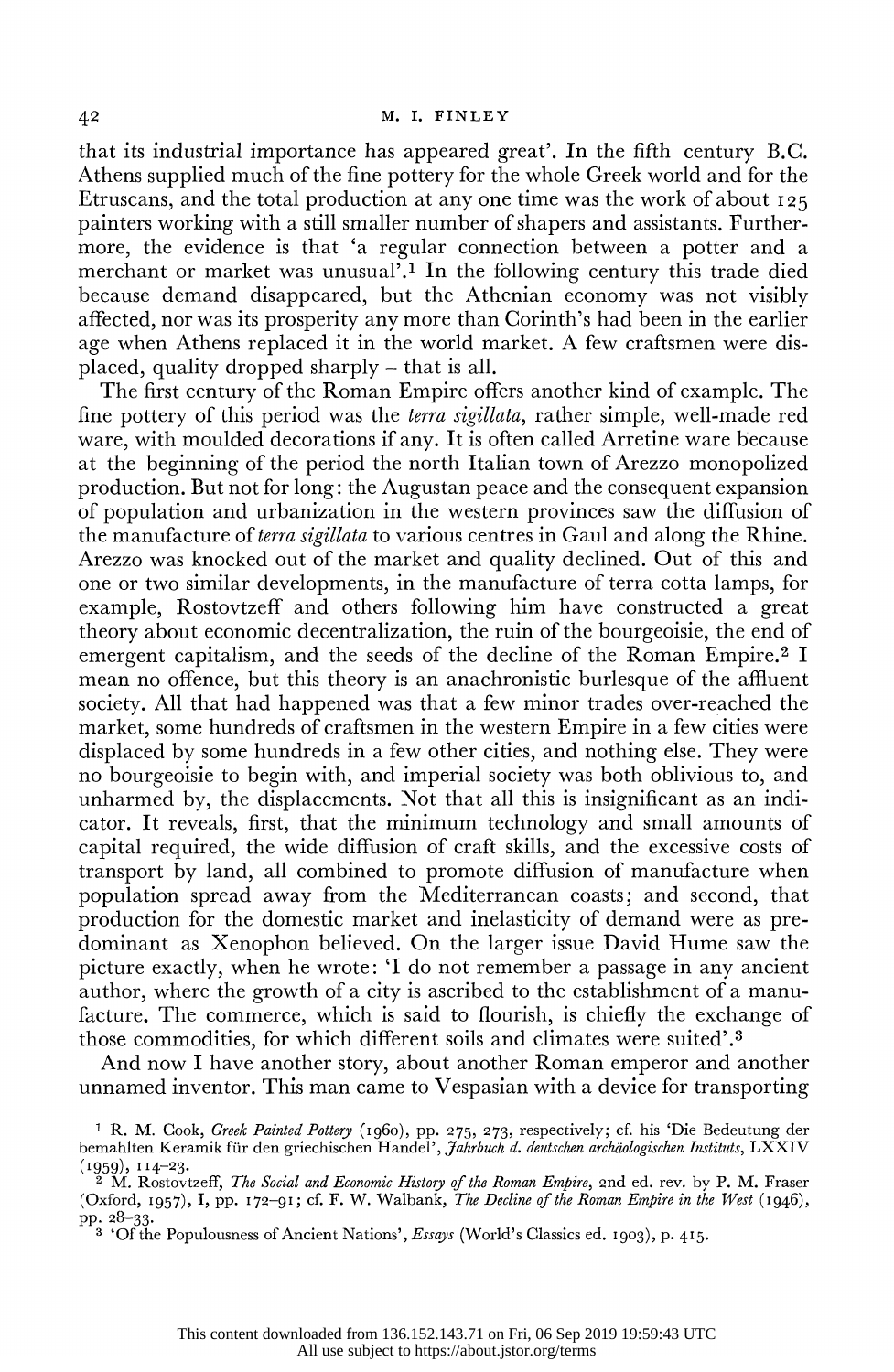heavy columns to the Capitol at small cost. The emperor rewarded him well but refused to use the invention, saying, 'How will it be possible for me to feed the populace?<sup> $\frac{1}{1}$ </sup> I have never been able to understand this story; the emperors fed the populace at Rome with bread and circuses, not with jobs. But the oft quoted gnomic remark stands in sharp contrast to Arthur Young's 'Every one but an idiot knows that the lower classes must be kept poor, or they will never be industrious',<sup>2</sup> and that distinction is not hard to understand. There was never the slightest danger in antiquity that the lower classes would be anything but poor, and it did not much matter if some of them, notably the citizens of the capital cities, were industrious or not. They provided neither the products nor the profits. Those came from peasants and from dependent labour, and their industriousness was secured by ways which had nothing to do with wages or technology.

 One constant factor throughout ancient history was the presence of a suf ficiently abundant supply of dependent labour. In the central periods, both Greek and Roman, they were chattel slaves; at other times, they were clients, helots, debt-bondsmen, *coloni*. This is obviously a key fact, but its implications are complex and often elusive. It is not often that one can point to slaves and say, simply and with confidence, 'There lies the explanation for a static tech nology and a static economy'. An occasional one-for-one relationship seems likely, as in the hauling of ores or draining of water from the mines. Mechanical devices were sometimes used for these purposes, but normally ore continued to be brought from the mines in leather bags on the backs of slaves and water to be removed by hand-bailing, also by slaves. On the other hand, it was in the Spanish mines (where the exploitation shocked even contemporary writers 3) that the Archimedean screw was employed, and it was on the Roman latifundia, with their notorious *ergastula*, that most progress was made with farm machinery. Whatever the effect of slave labour, in this respect it was not the effect observed in the American South where slaves impeded progress by the destruction of fine tools and other forms of sabotage. Columella (De re rustica)  $1.7.6-7$ ) raises this question – alone of ancient writers so far as I know – and, curiously, he does so in the context of corn-growing, while he urges the employment of slaves for the most skilled jobs, such as vine-dressing. Skilled slave labour in antiquity was as good as any: that is obvious from fine pottery, metal-work, or monu mental buildings.

 The crucial test came in the Roman Empire. Internal peace and the in clusion within the Empire of many former centres of slave-supply reduced the flow of slaves onto the market (compensated, though to an extent which we cannot calculate, by more slave-breeding). In the later Empire, furthermore, a persistent increase in the parasitical classes - the army, the bureaucracy, and the church - created something of a manpower shortage. When we read, therefore, in Pliny's Natural History (18.300) in the sentence immediately following the description of the Gallic reaper, that 'the diversity of methods

3 Diodorus 5.36-38.

 <sup>1</sup> Suetonius, Vesp. i8: 'sineret se plebiculam pascere'.

<sup>&</sup>lt;sup>2</sup> Eastern Tour (1771), IV, p. 361, quoted from Tawney, op. cit., p. 224.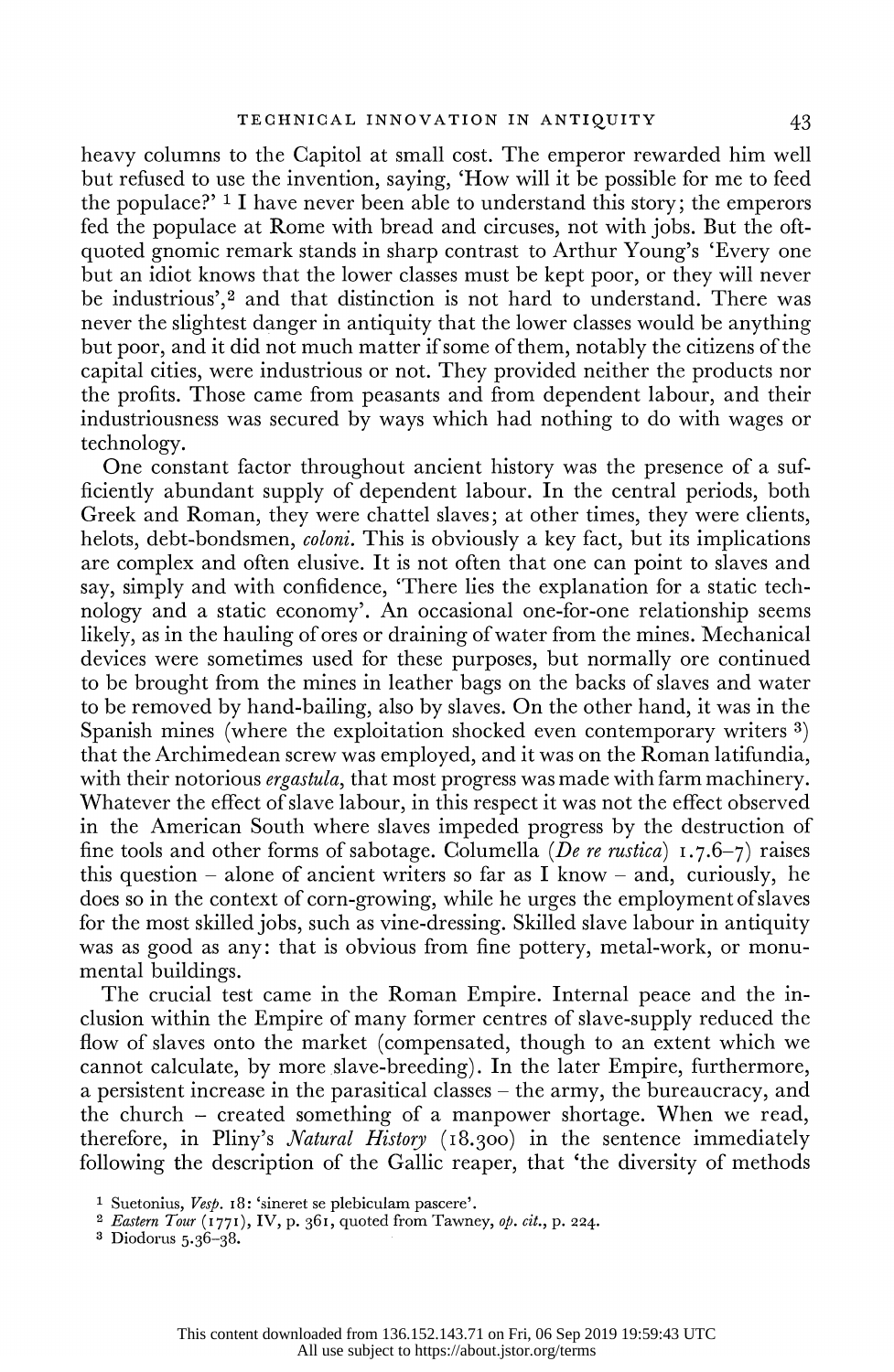employed depends upon the quantity of the crops and the scarcity of labour', the implication, the consequence, ought to be self-evident. Unfortunately, the facts belie the logic. Adoption of the water-mill *does* look like another response to shortages of labour (and animals), but we have seen how slow and in complete the response was in both instances. And otherwise there was nothing.

 It is unnecessary to examine the economic history of the later Roman Empire in detail to make the point, with which no one disagrees, that neither technique nor productivity nor economic rationalism made an advance in those final centuries of antiquity. It is, necessary, however, to ask once more why, when circumstances seemed to demand progress on those lines, the only solutions to the problems of labour and production were bureaucratic pressures, greater tax exploitation, and a general debasement of the status (and perhaps the standards) of the free elements in the productive population. The answers, I suggest, are those I pointed to earlier. Servile and other forms of dependent labour were very profitable. Such changes as occurred in the Roman Empire in the position of the wealthy were political, not economic, and therefore they had no significant incentive to alter the productive arrangements. In the end, it was the military and political breakdown of the Empire which drove the western aristocracy back onto their estates and to the beginnings of a manorial system.

 The interests of the state were another matter; from the second century on, the emperors were faced with continuing difficulties and crises in supplies and revenues. They had good reason to think of more production. That, instead, they thought of more regimentation, of a bigger bite out of the old pie, seems to me explicable largely in terms of attitudes, of thought-processes. Not even that extraordinary but anonymous man, who in the fourth century wrote a short work, *De rebus bellicis*, begging the emperor (probably Valentinian I) to adopt a number of military inventions which would save both money and manpower, had any idea that inventions might also be applied to civilian purposes. He poured out his indignation at the misery and poverty of the people, at excessive taxes, at the idleness and hoarded wealth of the aristocracy. He praised the inventiveness of the barbarians. But he had none himself outside the traditional field of military technology.1

 The pejorative judgments of ancient writers about labour, and specifically about the labour of the artisan, and of anyone who works for another, are too continuous, numerous, and unanimous, too wrapped up in discussions of every aspect of ancient life, to be dismissed as empty rhetoric. In other slave-owning societies for whom there is fuller documentation, these implications and their practical effects are unmistakable. Writing about the Great Trek, for example, Sir Keith Hancock said: 'The Boers very soon convinced themselves that artisans' work and slaves' work were the same thing - a conviction which struck such deep roots in their minds that their descendants in the nineteenth century left to British immigrants almost all the opportunities of skilled industrial employment in the expanding towns'.<sup>2</sup> Or Tocqueville, whose 1831 notebooks

<sup>&</sup>lt;sup>1</sup> See generally the edition of this work, with commentary, by Thompson,  $\phi$ *p*. *cit*.

<sup>&</sup>lt;sup>2</sup> 'Trek', Economic History Review, 2nd ser., X (1958), 331-39, at p. 332.